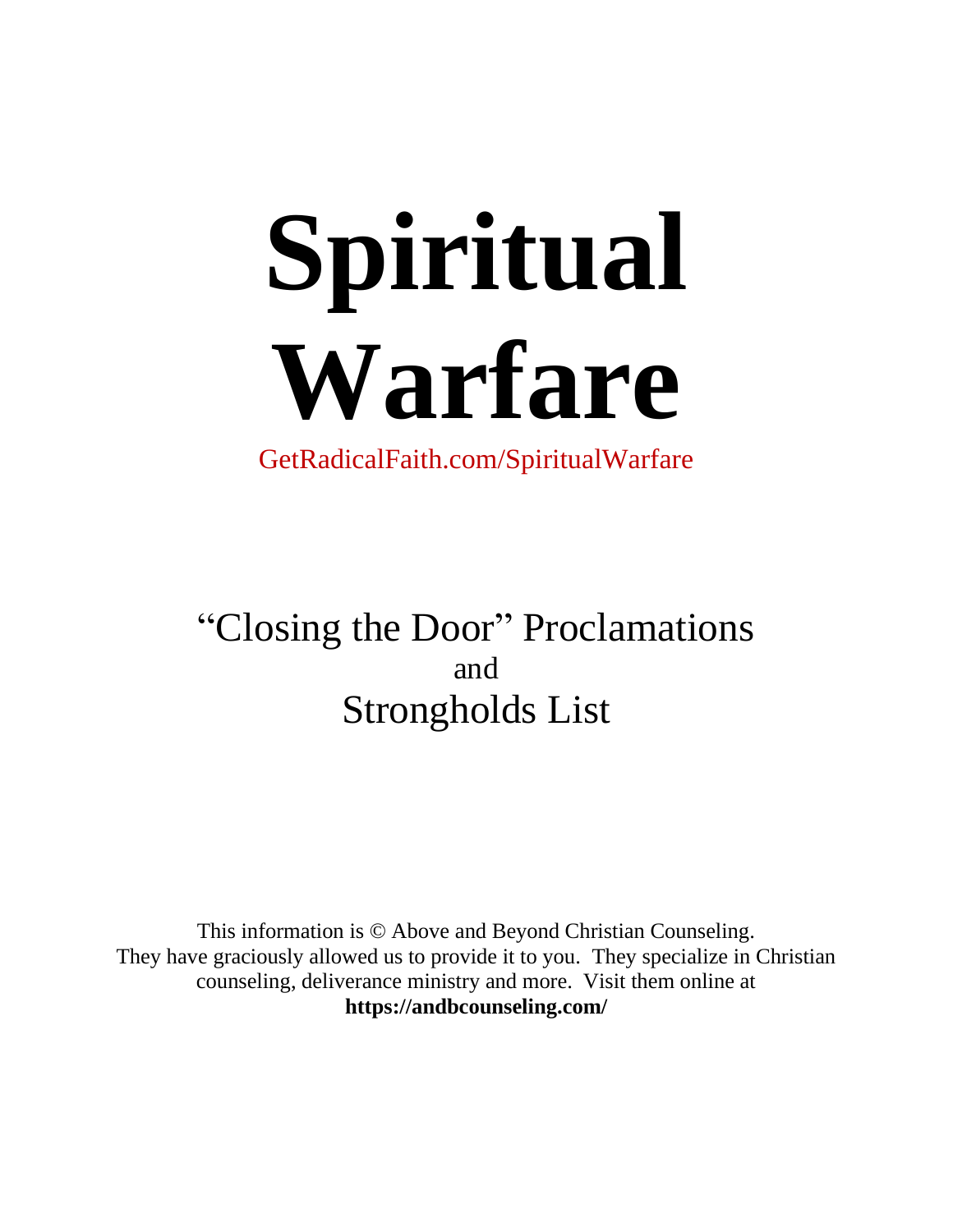# "CLOSING the DOOR" DECLARATIONS – to be spoken out loud

### 1. **Proclamation to break generational and word curses**

In the name of Jesus, I confess the sins of my forefathers and declare broken the power of every inherited curse on my bloodline, specifically (*list*). I also break the power of word curses spoken over me, specifically (*list curses and who spoke them*). I also break any unknown curses and those I have spoken over myself. I cancel the assignment of every spirit upon me from these curses and declare that you have no hold over me, in Jesus name, and I command you to get out now.

# 2. **Proclamation on forgiveness**

Lord, I want to confess that I have not loved, but have resented certain people and have unforgiveness in my heart. Understanding that forgiveness is a decision and not based upon my emotions, I **choose** to forgive with my own will, and release all judgments against (*at this time read aloud the names of everyone on your list under "Unforgiveness"*). Now I forgive and accept myself, in the name of Jesus.

# 3. **Proclamation for occult confessions**

Lord Jesus, I confess seeking from the demonic realm help and wisdom that should have come from You. I confess as sin (*at this point name all occult sins from your list*) and even those I do not remember. Lord, I repent and renounce these sins and ask You to forgive me. In the Name of Jesus I now close the door to all occult practices and break the power of any demonic spirit that has come upon me because of them.

# 4. **Sexual Sin freedom proclamation**

Thank you Jesus for dying on the cross that I might be forgiven. I confess all my sexual sins and ask you to break every bond from everyone I have had sexual relations with outside of marriage. I recognize this is sin and I repent of my sexual sin with… (name each person on the sexual sin). Any demonic spirit that has come into me through these sexual sins I declare, in the authority of Jesus Christ, you have no further right against me and I command you to get out now, in Jesus name.

# 5. **Ungodly Soul Tie freedom proclamation**

Thank you, Jesus for dying that I might be set free. I forgive and loose each person with whom I have ungodly soul ties. I now break and sever every ungodly soul tie with… (name each person with soul ties -- and repeat names from sexual sin. Also include any soul ties of your partners' partners). Any demonic spirit that has come into me through these ungodly soul ties I declare, in the authority of Jesus Christ, you have no further right against me and I command you to get out now, in Jesus name.

#### 6. **Proclamation on broken covenants and vows confession**

Lord Jesus, I confess that I have broken covenant and vows. I recognize this is sin, repent of these sins, and I ask You, Lord Jesus, to forgive me now for breaking these covenants between myself and (*name each relationship aloud: marriage, church membership, pledges and contracts*). I now use my authority in Jesus Christ to close any open doors or curses that this could have brought on me.

# 7. **Proclamation to be set free from pride**

Lord Jesus, I recognize that I have felt prideful about (*name each thing you have written down under pride*) and I ask You to forgive me now. I know that anything I have ever done of any worth has come from You, and I repent that I have been prideful about my accomplishments and not giving You the glory. I humble myself and pray that You will cause me always to exercise humility.

#### 8. **Proclamation on idolatry**

Father, I realize that anything in my life that I have put first and ahead of You is idolatry. I confess that I have put (*name each item on your idolatry list*) before You in my life and I repent and ask Your forgiveness. Jesus is my Savior, my Lord and I make you the Lord of every part of my life.

#### 9. **Proclamation on unconfessed sin**

Heavenly Father, I realize that what I have done is sin and I repent of it. Thank you now for forgiving me for... (*Call aloud everything you have written down on your list as unconfessed sin*). Wash me clean with the Blood of Jesus and fill me with Your Holy Spirit. Thank You Lord Jesus for forgiving me of my sin and remembering it no more!